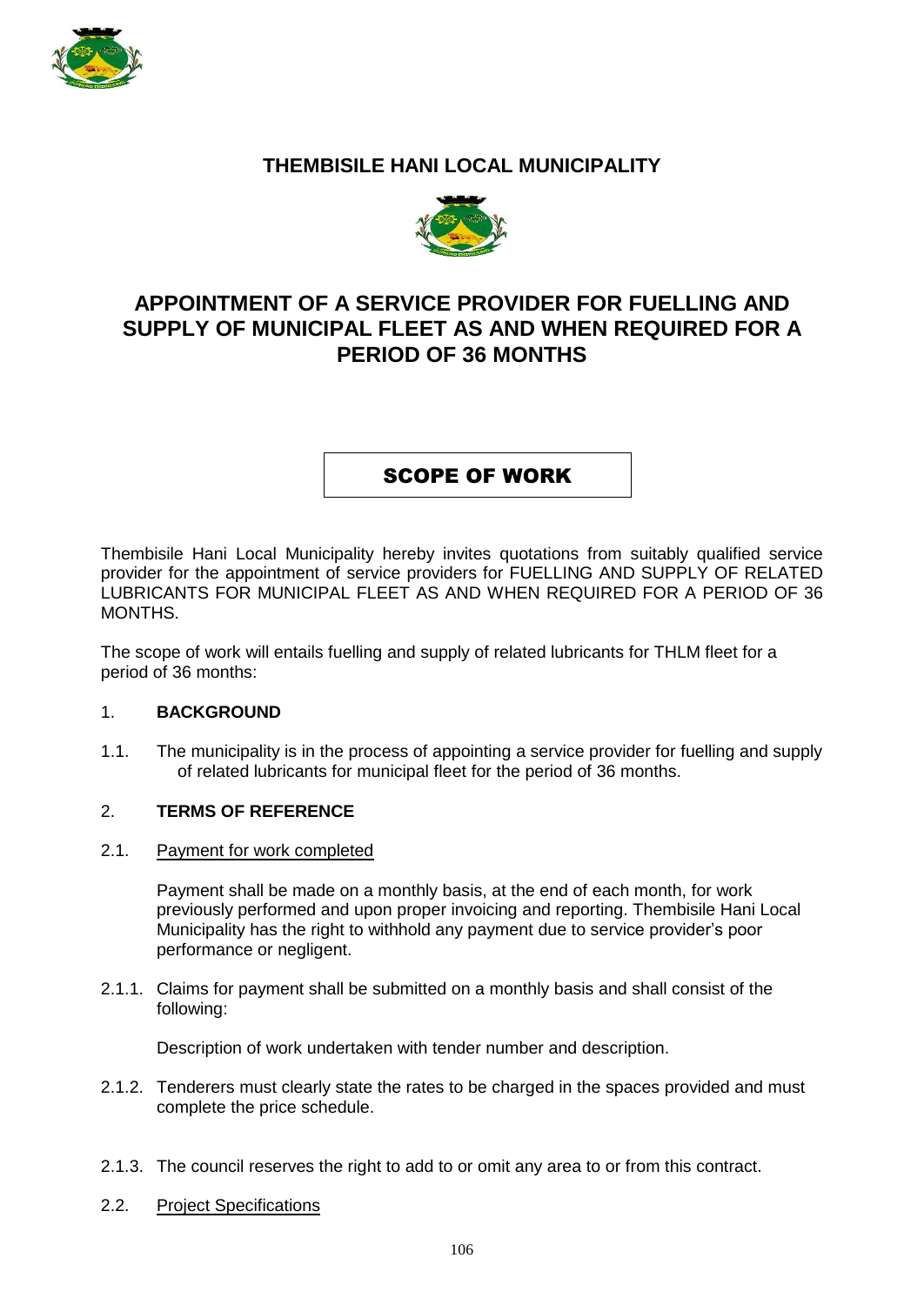

- 3.2.1 The Minister of Mineral and Energy has under section  $2(1)(a)$  and  $12c(1)(a)(vi)$ , (e) and (f) of the Petroleum Products Act, 1977(Act No.120 of 1977 made regulation in the schedule about fuel substances.
- 3.2.2 The project specification entails the fuelling and supply of related lubricants for THLM fleet for a period of 36 moths
- 3.2.3 The appointed service provider shall fuel and supply all municipal fleet with fuel as listed in the specification
- 3.2.4 All invoices shall be submitted on the last day of the month and contain the history of the work performed, including but not limited to all description of a vehicle i.e registration number odometer reading in Kilometres or hours in case of a grader etc.
- 3.2.5 The service provider shall request a petrol requisition signed by the transport officer for fuelling THLM vehicle and the service provider shall produce cash slip as a proof that vehicle so has refilled.
- 3.2.6 Lubricants and other related substances invoice shall be separated from fuel invoice. .
- 3.2.7 The service provider shall make a good faith efforts to deliver or supply within the time specified in the estimate. The service provider shall advice the municipality on any additional service or time extension needed to and the reason for the request.
- 3.2.8
- 3.2.9 The municipality may inspect the service provider's premises for satisfactory work, workmanship and service.
- 3.2.10 The estimated time frame for supply is within 48 hours after the request. In an emergency call the service provider shall respond within 4 hours.
- 3.2.11 During normal business hours fuelling will be from Monday to Friday, however the service provider may be requested to assist during emergencies through a call from transport officers.
- 3.2.12

.

- $\triangleright$  The service provider shall be responsible for proper safeguarding of municipal fleet.
- $\triangleright$  The service provider shall reimburse the municipality for any loss or damage to municipal property.
	- . Detailed description of fuel on each THLM vehicles on a particular day.

. The service provider shall track and identify in its billing invoice, multiple fuelling on the same vehicle. Fuel theft will not be billed to THLM.

- .  $\triangleright$  Reports shall be provided to fleet unit within two business working days following the request or close of action.
- $\triangleright$  At the end of each contract term and upon completion of all terms, the service provider shall provide a report detailing the fleet fuelling report history and summation of service.
- 3.2.13 The service provider shall retain total responsibility for defects in workmanship, labour, unlawful activities performed on THLM vehicles. (warranty)

3.2.5 All persons performing work under this contract shall be fully qualified to perform the services required. All maintenance services shall be performed by skilled technicians. \*(Standard of performance.)

- $\triangleright$  the service provider shall ensure adherence to all applicable federal, state and local law, ordinance, rules and regulations.
- $\triangleright$  The service provider shall have available customer service program that provides assistants with service, billing or routine questions. The customer service program shall provide a local contact number during normal business hours and 24hour emergency road side assistance numbers.